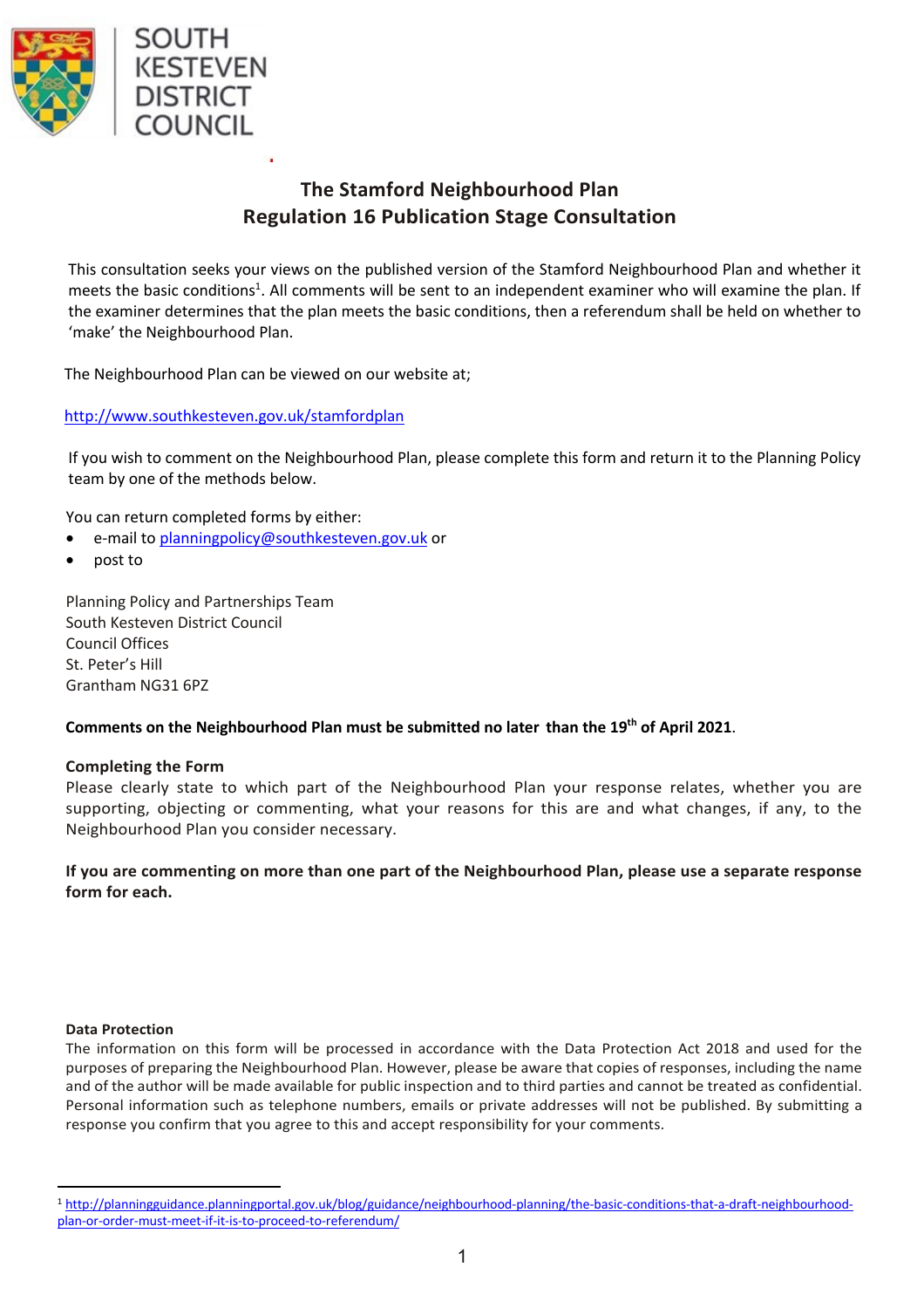



Î,

| 1) Your Contact Details: (Please Note - an Email address is a mandatory requirement) |                                                           |  |  |
|--------------------------------------------------------------------------------------|-----------------------------------------------------------|--|--|
| Name:                                                                                | <b>Steve Simms</b>                                        |  |  |
| <b>Company/Organisation Name (If</b>                                                 | SSA Planning Limited (on behalf of Kentucky Fried Chicken |  |  |
| applicable):                                                                         | (Great Britain) Limited                                   |  |  |
| <b>Address:</b>                                                                      |                                                           |  |  |
| <b>Telephone No:</b>                                                                 |                                                           |  |  |
| <b>Email Address (Mandatory):</b>                                                    |                                                           |  |  |

## **2) Please indicate to which part (or Policy) of the Neighbourhood Plan your response relates:**

**Policy 7 part 3**

| 3) Please indicate if the response is: please mark with an "x" |            |  |  |  |
|----------------------------------------------------------------|------------|--|--|--|
| Supporting:                                                    | Objecting: |  |  |  |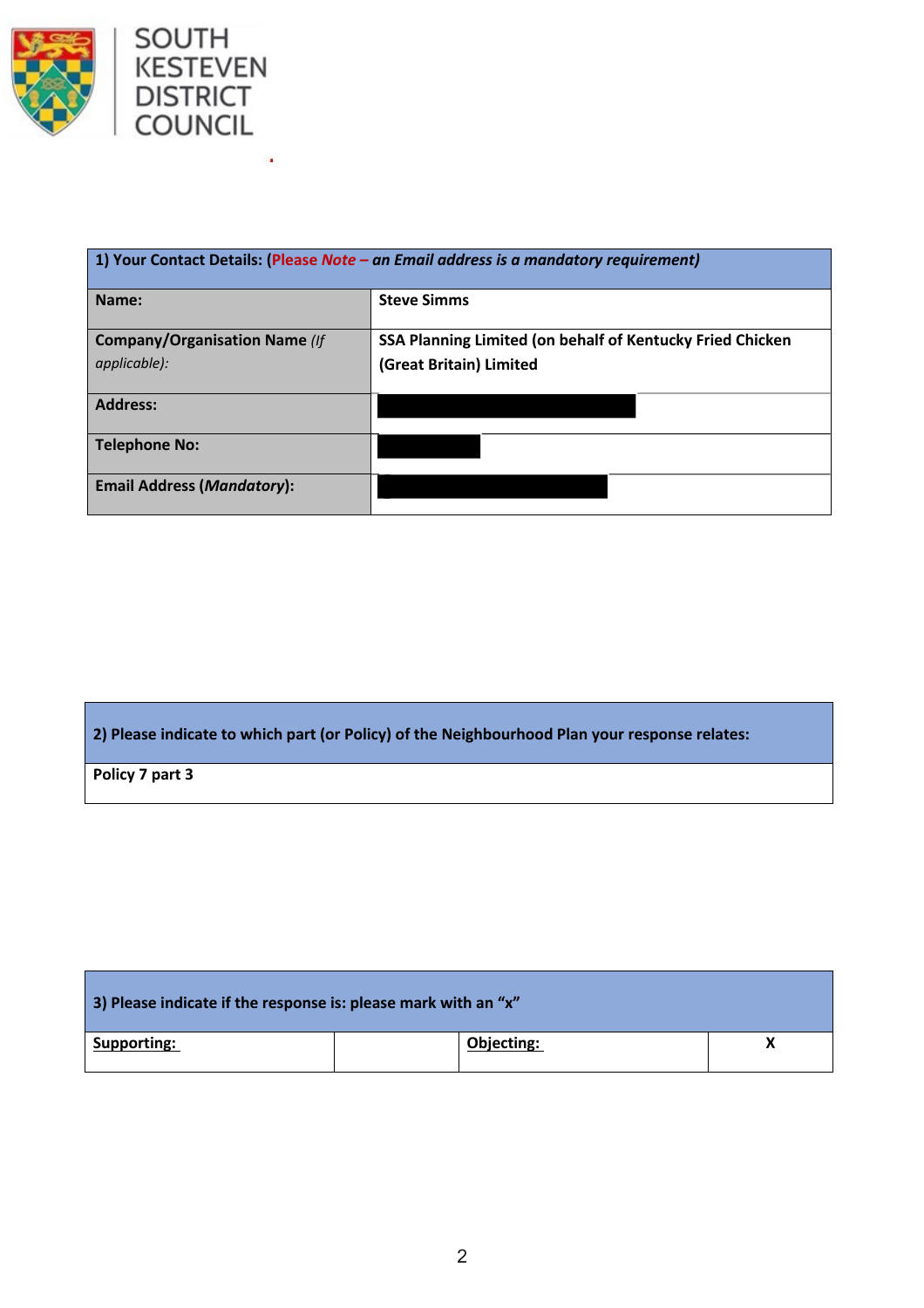



**4) Please indicate your reasons for this. Please be as precise as possible and ensure any relevant evidence and supporting information is included (continue on separate sheet if needed)** 

Whilst we support the aim of Policy 7 to achieve a balance of retail uses within frontages, we do not consider health and wellbeing impacts are specific to hot food takeaways. Notwithstanding this, we support the criteria to which regard would be had in Part 3 of Policy 7, but consider that clearer guidance on numbers and distances in point (c) are essential in order for it to be evident how a decision maker should react to development proposals, in accordance with paragraph 16 (d) of the National Planning Policy Framework and paragraph 004 of part 53 of the Planning Practice Guidance. We also consider that there ought to be specific local evidence of high levels of obesity, deprivation, health inequalities and general poor health in Stamford for this part of the policy to comply with paragraph 004 of part 53 of the Planning Practice Guidance.